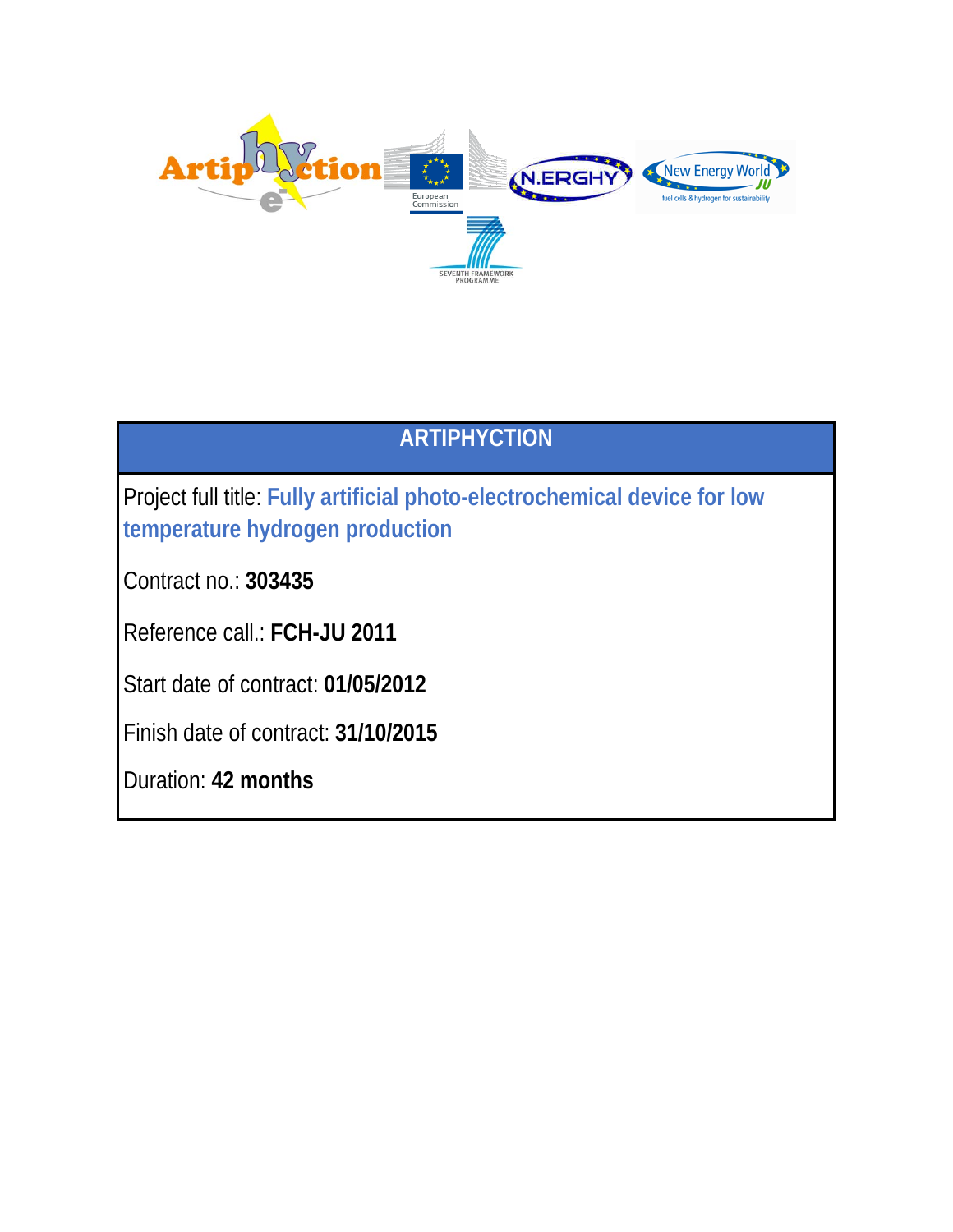

# **Dissemination**

## **Publications**

S. Hernández, Gianluca Gerardi, Katarzyna Bejtka, Alberto Fina and Nunzio Russo, "Evaluation of the charge transfer kinetics of spin-coated BiVO<sub>4</sub> thin films for sun-driven water photoelectrolysis", Appl. Cat. B: Environ. **2016**, 190, 66-74, DOI: http://dx.doi.org//10.1016/j.apcatb.2016.02.059.

Nicolas Kaeffer, Adina Morozan, Jennifer Fize, Eugenie Martinez, Laure Guetaz, Vincent Artero\*, "Hydrogen Evolution Molecular Catalysis: Keeping Benchmarking away from the Dark Side", *submitted for publication to J. Am. Chem. Soc.*

Nicolas Queyriaux, Nicolas Kaeffer, Adina Morozan, Murielle Chavarot-Kerlidou,Vincent Artero∗, "Molecular cathode and photocathode materials for hydrogen evolution in photoelectrochemical devices", *J. Photochem. Photobiol. C*, **2015** *25*, 90-105. doi:10.1016/j.jphotochemrev.2015.08.001

C. J. Wood, G. H. Summers, C. Clark, N.Kaeffer, M.Brautigam, L. Roberta Carbone, L. D'Amario,K. Fan, Y. Farré, S. Narbey, F. Oswald, L. A. Stevens, M. R. Hall, C. E. Snape, B. Dietzek, D. Dini, L. Hammarström, Y. Pellegrin, F. Odobel, L. Sun, V. Artero, E. A. Gibson\*, "A comprehensive comparison of dye-sensitized NiO photocathodes for solar energy conversion", *Phys. Chem. Chem. Phys.,* 2016, DOI: http://dx.doi.org/10.1039/C5CP05326A. OPEN ACCESS.

N. Kaeffer, A. Morozan, V. Artero\*,"Oxygen Tolerance of a Molecular Engineered Cathode for Hydrogen Evolution Based on a Cobalt Diimine–Dioxime Catalyst", J Phys. Chem. B, **2015**, *119* (43), 13707–13713, DOI: http://dx.doi.org/10.1021/acs.jpcb.5b03136.

A.S. Gliozzi, S. Hernández, A.L. Alexe-Ionescu, G. Saracco, G. Barbero, "A model for electrode effects based on adsorption theory", *Electrochimica Acta,* **2015**, 178, 280-286. http://dx.doi.org/10.1016/j.electacta.2015.07.043.

C. Ottone, M. Armandi, S. Hernández, S. Bensaid, M. Fontana, C. F. Pirri, G. Saracco, E. Garrone and B. Bonelli, "Effect of surface area on the rate of photocatalytic water oxidation as promoted by different manganese oxides", *Chemical Engineering Journal*, **2015**, 278, 36-45, http://dx.doi.org/10.1016/j.cej.2015.01.014.

D. Hidalgo, S. Bocchini, M. Fontana, G. Saracco and S. Hernandez, "Green and low-cost synthesis of PANI-TiO<sub>2</sub> nanocomposite mesoporous films for photoelectrochemical water splitting", *RSC Advances*, **2015**, 5, 49429- 49438. http://dx.doi.org/10.1039/C5RA06734K. OPEN ACCESS.

S. Hernandez, D. Hidalgo, A. Sacco, A. Chiodoni, A. Lamberti, V. Cauda, E. Tresso and G. Saracco, "Comparison of photocatalytic and transport properties of TiO2 and ZnO nanostructures for solar-driven water splitting", *Physical Chemistry Chemical Physics*, **2015**, 17, 7775-7786. http://dx.doi.org/10.1039/C4CP05857G. OPEN ACCESS.

S. Hernández, G. Barbero, G. Saracco and A. L. Alexe-Ionescu, "Considerations on Oxygen Bubble Formation and Evolution on BiVO4 Porous Anodes Used in Water Splitting Photoelectrochemical Cells", *The Journal of Physical Chemistry C*, **2015**, 119, 9916-9925. http://dx.doi.org/10.1021/acs.jpcc.5b01635

D. Hidalgo, R. Messina, A. Sacco, D. Manfredi, S. Vankova, E. Garrone, G. Saracco and S. Hernández, "Thick mesoporous TiO<sub>2</sub> films through a sol–gel method involving a non-ionic surfactant: Characterization and enhanced performance for water photo-electrolysis", *International Journal of Hydrogen Energy*, **2014**, 39, 21512– 21522. http://dx.doi.org/10.1016/j.ijhydene.2014.02.163

S. Hernández, M. Tortello, A. Sacco, M. Quaglio, T. Meyer, S. Bianco, G. Saracco, C. F. Pirri and E. Tresso, "New Transparent Laser-Drilled Fluorine-doped Tin Oxide covered Quartz Electrodes for Photo-Electrochemical Water Splitting", Electrochimica Acta, 2014, 131, 184-194. http://dx.doi.org/10.1016/j.electacta.2014.01.037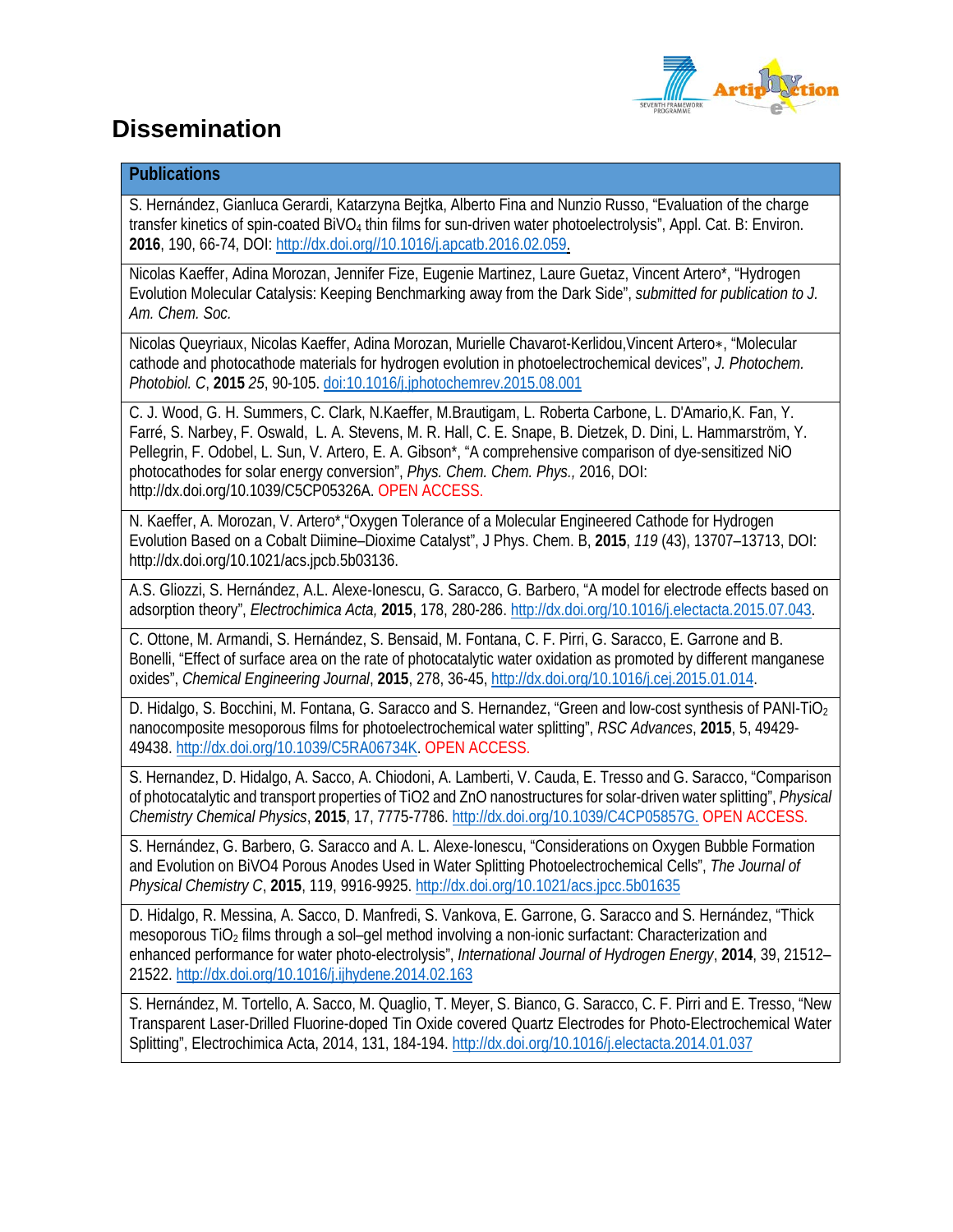

Hernández S, Thalluri SM, Sacco A, Bensaid S, Saracco G, Russo N. "Photo-catalytic activity of BiVO<sub>4</sub> thin-film electrodes for solar-driven water splitting". Applied Catalysis A: General. **2015**, 504, 266-271. http://dx.doi.org/10.1016/j.apcata.2015.01.019

Vincent Artero, Jean-Michel Savéant, Toward the Rational Benchmarking of Homogeneous H2-Evolving Catalysts, Energy Environ. Sci., **2014**, 7, 3808-3814. **DOI:** 10.1039/C4EE01709A

A. Bhattacharjee, E. S. Andréiadis, M. Chavarot-Kerlidou, M. Fontecave, M. J. Field\*, V. Artero\*, A Computational Study of the Mechanism of Hydrogen Evolution by Cobalt(Diimine-Dioxime) Catalysts, *Chem. Eur. J.* **2013**, 19, 15166 – 15174. **DOI:** 10.1002/chem.201301860

### **Presentations at conferences**

**Oral communications**

G. Saracco, "Towards a solar-driven world.wide green chemistry web", 3rd SINCHEM Winter School, February 15- 17, 2016, Bologna, Italy.

N. Kaeffer, R. Brisse, J. Massin, A. Morozan, C. Windle, B. Jousselme, M. Chavarot-Kerlidou, V. Artero "Toward the construction of fully molecular photocathodes for hydrogen evolution" Gordon Research Seminar on Renewable Energy: Solar Fuels 27-28 February 2016, Borgo, Italy.

Hernández S., Russo N., Saracco, G. (Invited Talk), "Development of BiVO<sub>4</sub>-based photoanodes for a sun-driven water-splitting device", Energy Materials Nanotechnologies (EMN) Meeting on Photocatalysis, 21-24 November 2015, Las Vegas, USA.

Hernández S., Bensaid S., Russo N., Saracco, G., "Comparison of catalytic and photocatalytic water oxidation materials through the reaction kinetics in a three-phases bubbling reactor", European Meeting on Environmental Chemistry (EMEC16), 30 November – 3 December, 2015, Turin, Italy. http://www.emec16.com/index.php

Hernández S., Bensaid S., Ottone C., Thalluri M.S., Armandi M., Bonelli B., Russo N., Garrone E., Saracco G. "Comparison of catalytic and photocatalytic water oxidation materials through the reaction kinetics in a threephases bubbling reactor", Catalysis for Renewable Sources: fuel, energy, chemicals, September 6-11, 2015, Catania, Sicily, Italy. http://conf.nsc.ru/CRS3

R. Brisse, N. Kaeffer, V. Artero, B. Geffroy, T. Gustavsson and B. Jousselme, "Ink-jet printing NiO for efficient ptype and tandem DSSC: An illustration through a yellow to blue series of new push-pull dyes", SCF 2015- Lille (France), 4 - 9 july 2015.

T. Bourgeteau, D. Tondelier, B. Geffroy, V. Artero, B. Jousselme "Photocathodes based on organic semiconductors coupled to a MoS<sub>3</sub> catalyst for solar hydrogen production", 24 April-1 May 2015, International Solar Fuel conference (ISF-1 Young satellite meeting), Uppsala, Sweden

T. Bourgeteau, B. Geffroy, D. Tondelier, V. Artero, B. Jousselme. "Photocathodes based on organic semiconductors coupled to a MoS<sub>3</sub> catalyst for solar hydrogen production", Oral, Conférence National, Science et Technology des Systèmes pi-Conjuguès (SPIC), Angers, 12-16/10/2015.

B. Jousselme, (Invited talk), Photocathodes based on hybrid materials, Workshop on Future Low and Zero Carbon Energy, Thessaloniki – Greece – 25-26/06/2015.

T. Bourgeteau, B. Geffroy, D. Tondelier, V. Artero, B. Jousselme, "A H<sub>2</sub>-evolving photocathode based on P3HT-PCBM bulk heterojunction solar cells and a MoS<sub>3</sub> catalyst<sup>\*</sup>, Oral, Conférence Internationale, Solar Fuel 2015, Mallorca, Spain, 10-13/03/2015.

M. Vardavoulias, "Industrial thermal spray coatings for tribological applications. Influence of porosity and nanostructure on wear properties", presented in TURKEYTRIB 15, 1st International Conference on Tribology 7-9 October 2015, Yildiz Technical University, Istanbul, TURKEY.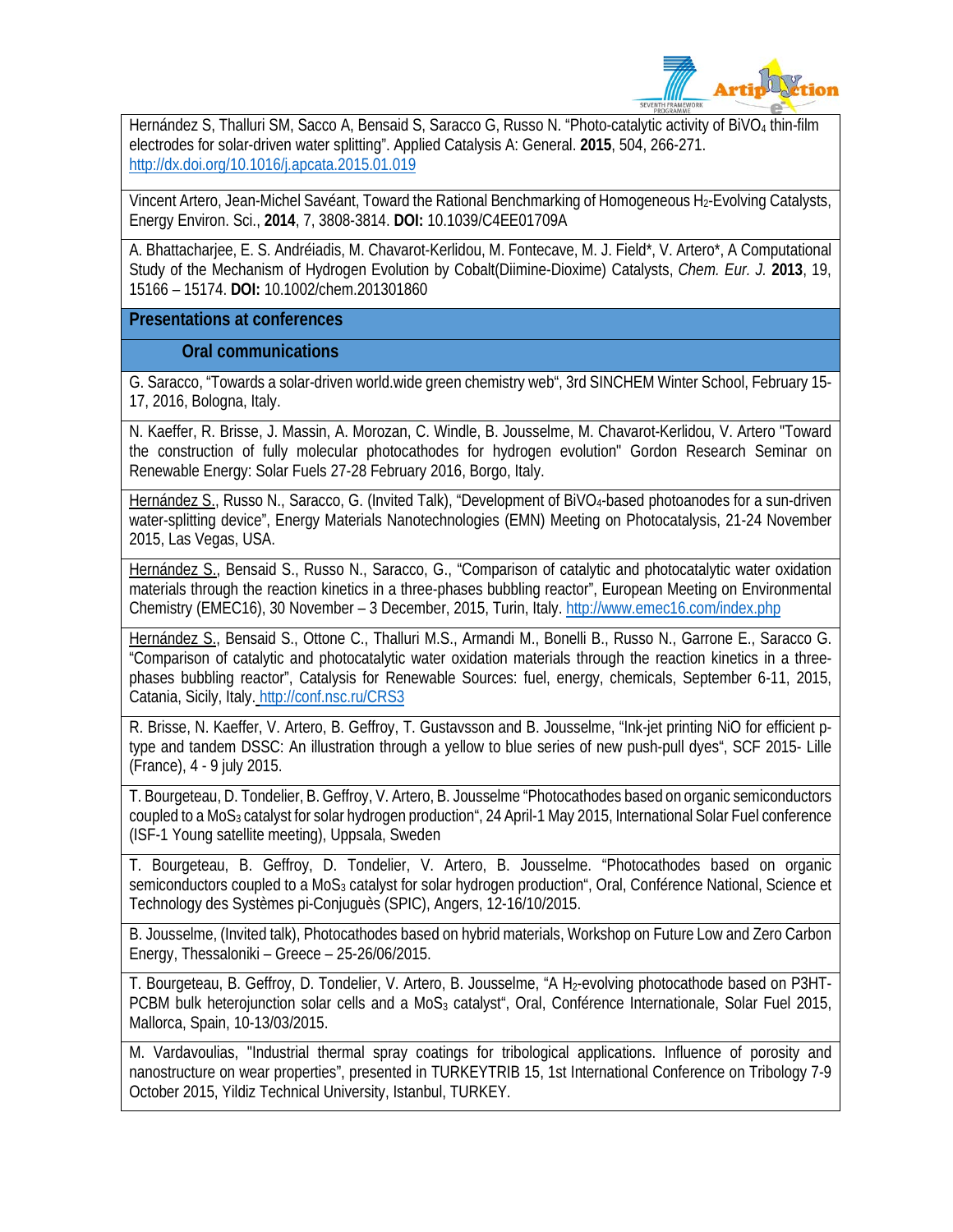

M. Vardavoulias, "Thermal spray applications in the food industry", presented in the WORKSHOP "Chalenges in developing materials for improving process in oil and sugar production", National Technical University Athens, GREECE, 6-8 May 2015.

N. Kaeffer, A. Morozan, M. Chavarot-Kerlidou, V. Artero, M. Fournier, D. Méndez-Hernández, M. Tejeda, E. Reyes, J. Tomlin, T.A. Moore, A. L. Moore, D. Gust, "Playing with (photo)cathodes based on cobalt diimine-dioxime complexes towards their integration in device - SOFI-fellow presentation" April 2015, 1st International Solar Fuels Conference: Young Meeting, Uppsala, Sweden.

M. Chavarot-Kerlidou, N. Queyriaux, N. Kaeffer, J. Massin, R. Jane, J. Fize, V. Artero, "Molecular strategy towards the construction of H2-evolving photocathodes for water splitting", SCF'15 Chimie et Transition Energétique, 4 – 9 juillet 2015, Lille, France.

V. Artero (Invited talk), "Bioinspired catalytic systems and technological applications of hydrogen", Pacifichem 2015, Honolulu, USA, 14-20 December 2015.

V. Artero (Invited talk), "Molecular H2-evolving catalysts with proton relays: Design, mechanistic studies, and benchmarking of catalytic activity", 250th ACS meeting, Boston, USA, 16-20 August 2015

V. Artero (Invited talk), "Biomimetic, bioinspired and biosynthetic H<sub>2</sub>-evolving catalysts", ICBIC XVII, Beijing, China, 20-24 July 2015.

V. Artero (Invited talk), "Molecular H2-evolving catalysts: design, benchmarking and system integration", SFN workshop on "Solar Fuels: Moving from Materials to Devices", The Royal Society, London, UK, 7-8 July 2015.

V. Artero (Invited talk), "From bio-inspired catalysts for H2 evolution to photoelectrode materials", ISF-1 First International conference on Solar fuels, Uppsala, Sweden, April 27- May 1, 2015.

Ottone C., Armandi M., Hernández S., Fontana M., Bensaid S., Garrone E., Bonelli B., "*Actual rate of oxygen production of different manganese oxide phases as water oxidation catalysts"*. 23rd International Symposium on Chemical Reaction Engineering (ISCRE 23), 7-10 September 2014, Bangkok, Thailand. http://www.iscre23.com/

Hidalgo D., Sacco A., Lamberti A., Chiodoni A., Cauda V., Tresso E., Hernández S., "*TiO2 and ZnO nanostructured photoelectrodes for solar-driven water splitting",* E-MRS Fall meeting, September 15-18, 2014, Warsaw, Poland, http://www.emrs-strasbourg.com/

Hernández S., Bensaid S., Ottone C., Armandi M., Fontana M., Bonelli B., Russo N., Pirri C.F., Saracco G., "*Comparison of catalytic and photocatalytic water oxidation materials through the reaction kinetics in a threephases bubbling reactor",* 9th international symposium on CAtalysis in MUltiphase Reactors (CAMURE 2014), December 7-10, Lyon , France. http://www.camure2014.fr/

V. Artero (Invited talk), "Molecular H<sub>2</sub>-evolving catalysts: design, benchmarking and system integration", International Conference on Artificial Photosynthesis (ICARP2014), Awaji City (Hyogo), Japan, November 24-28th 2014.

V. Artero (Invited talk), "Hydrogen evolution: bioinspired catalysts and artificial hydrogenases", Symposium on Bioinspired solar-energy conversion, 16th International Congress on Photobiology, Cordoba, Argentina, September 8-12th 2014.

Hernández, S. (Invited Seminar), Techniques for functional characterization of photocatalytic materials for Water Splitting, 16h seminar, TEDAT project at ENEA research center, Brindisi (IT), April 2014.

V. Artero (Invited talk), "Hydrogen evolution: bio-inspired catalysts and artificial hydrogenases", EuCheMS Chemistry Congress (ECC5), Istanbul 31 August - 4 September 2014.

V. Artero (Invited), "Hydrogen evolution: bio-inspired catalysts and artificial hydrogenases", 12th European Biological Inorganic Chemistry Conference (EuroBIC-12), Zurich, Switzerland, 24-28 August 2014.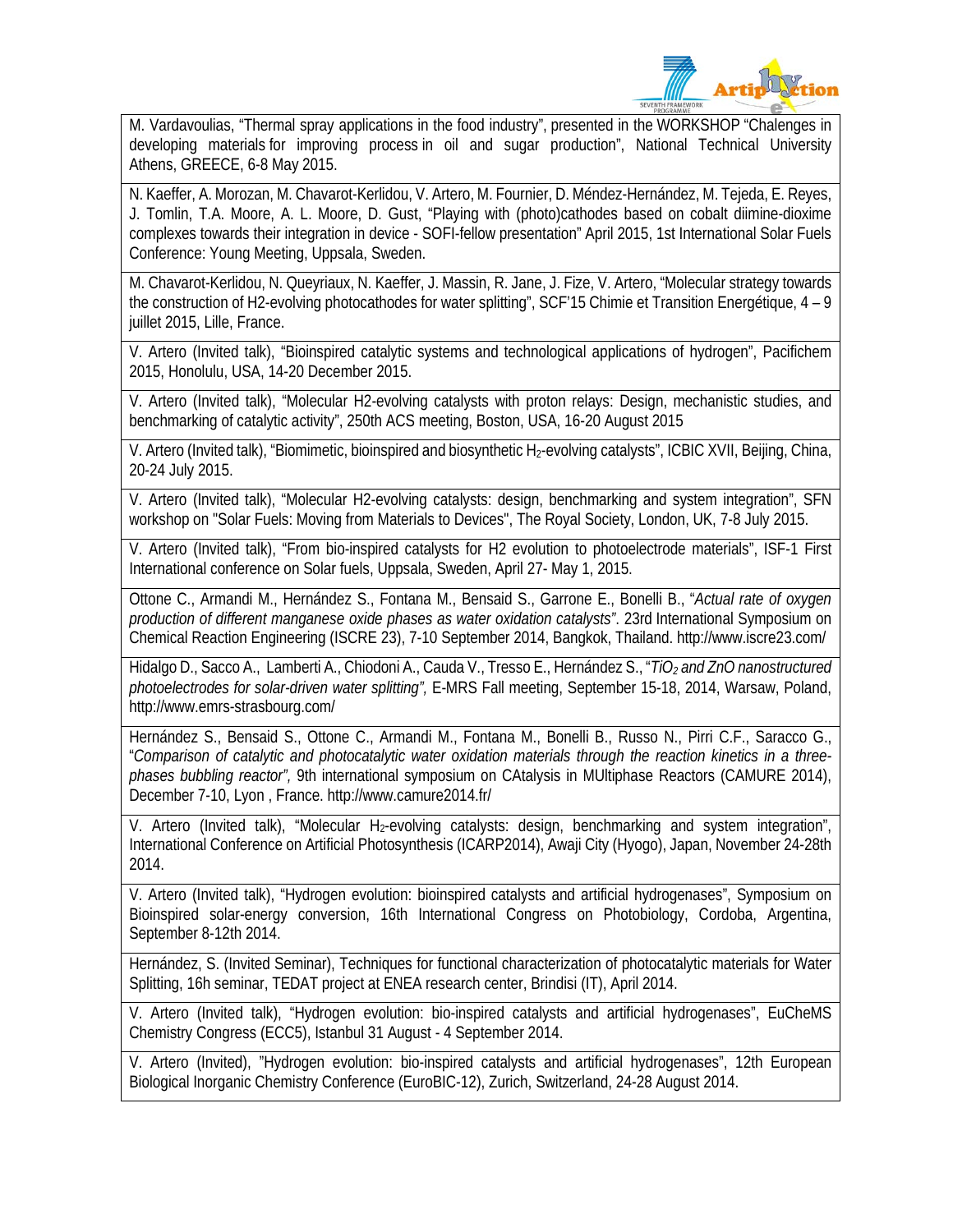

V. Artero (Invited talk), "Cobalt-based catalysts for hydrogen evolution" and "Molecular Catalysis for Water Oxidation and Reduction" Session at the 41st International Conference on Coordination Chemistry (ICCC-41), Singapore, 21-15 July 2014.

T. Bourgeteau, B. Geffroy, D. Tondelier, R. Brisse, C. Laberty-Robert, R. de Bettignies, V. Derycke, V. Artero, S. Palacin, B. Jousselme, "Direct photosensitization of MoS<sub>3</sub> by polymer-fullerene bulk heterojunction solar cells for hydrogen photoproduction", International Displays Research Workshop 2014 10th French-Korean Joint Workshop (Ecole Polytechnique / Kyung Hee University), 20-21 January 2014, Paris, France

T. Bourgeteau, D. Tondelier, T. Cabaret, B. Geffroy, V. Derycke, B. Jousselme, "Hybrid photocathodes for solar hydrogen production: organic photovoltaics as a sensitizer of catalysts for water reduction", ElecMol, 25-29 August 2014, Strasbourg, France

V. Artero (Invited talk), "From bio-inspired catalysts for H2 evolution to photoelectrode materials", Séminaire invité de l'institut de chimie de Catalogne (ICIQ), Tarragone, Spain, May 15 2015.

V. Artero, "Molecular H2-evolving catalysts: design, benchmarking and system integration", International Conference on Artificial Photosynthesis (ICARP2014), Awaji City (Hyogo), Japan, November 24-28 2014.

N. Kaeffer, A. Morozan, M. Chavarot-Kerlidou, V. Artero, M. Fournier, D. Méndez-Hernández, M. Tejeda, E. Reyes, J. Tomlin, T.A. Moore, A. L. Moore, D. Gust, "Implementing molecular photo/catalytic components into an overall water-splitting tandem cell", Perspect-H2O Supramolecular Photocatalytic Water Splitting COST Action CM1202, Joint Working Group Meeting of Working Groups 3 and 4, Lund, Sweden, October 02-04 2014.

V. Artero, "Toward the rational benchmarking of homogeneous H2-evolving catalysts" bimensual JCAP / SOFI videoconference, September 26 2014.

V. Artero, "Hydrogen evolution: bio-inspired catalysts and artificial hydrogenases", 12th European Biological Inorganic Chemistry Conference (EuroBIC-12), Zurich, Switzerland, August 24-28 2014.

V. Artero, "Hydrogen and artificial photosynthesis: from micro-organisms to catalytic nanomaterials", Capita Selecta Lectures of Nanoscience and Nanotechnology, K.U. Leuven (Belgium) & Erasmus Mundus partner universities, April 29 2014.

G. Kastrinaki, E. Daskalos, Ch. Pagkoura, N.D. Vlachos, G. Skevis, A.G. Konstandopoulos, Experimental Characterization and Numerical Simulation of Nano-Structured Conducting Membranes for Hydrogen Production from Water Splitting at Low Temperatures. 10<sup>th</sup> National Conferences on Renewable Energy Sources, 2014, Thessaloniki, Greece.

Kaeffer, M. Fournier, D. Méndez-Hernández, M. Tejeda, E. Reyes, J. Tomlin, M. Chavarot-Kerlidou, V. Artero, T.A. Moore, A. L. Moore and D. Gust, "Water splitting: from bio-inspiration to system integration", Journées annuelles IMBG, May 22-23 2014, Autrans, France.

V. Artero, Catalytic H<sub>2</sub> evolution : from biomimics to artificial hydrogenases and nanomaterials, Journée de Chimie de Coordination en Rhône-Alpes, April 3 2014, Grenoble, France.

V. Artero, Bioinspired nanocatalysts for water-splitting, Symposium on " Nanotechnology for Sustainable Resources and Environmental Science, ACS Environmental Chemistry Division, 247th ACS National Meeting & Exposition on Chemistry &Materials for Energy, March 16-20 2014, Dallas , USA.

V. Artero, Cobalt-based catalysts for water splitting, Symposium on "Molecular Inorganic Chemistry at the Frontiers of Energy Research", ACS Division of Inorganic Chemistry, 247th ACS National Meeting & Exposition on Chemistry &Materials for Energy, 16-March 20 2014, Dallas , USA.

Romain Brisse, Nicolas Kaeffer, Serge Palacin, Vincent Artero and Bruno Jousselme. Synthesis of organic push-pull compounds for the sensitization of p-type oxides. Inverted Grätzel Solar cell. Oral Communication. 3rd International Conference on Clean and Green Energy (ICCGE 2014), 19-21 February 2014, Singapore, China.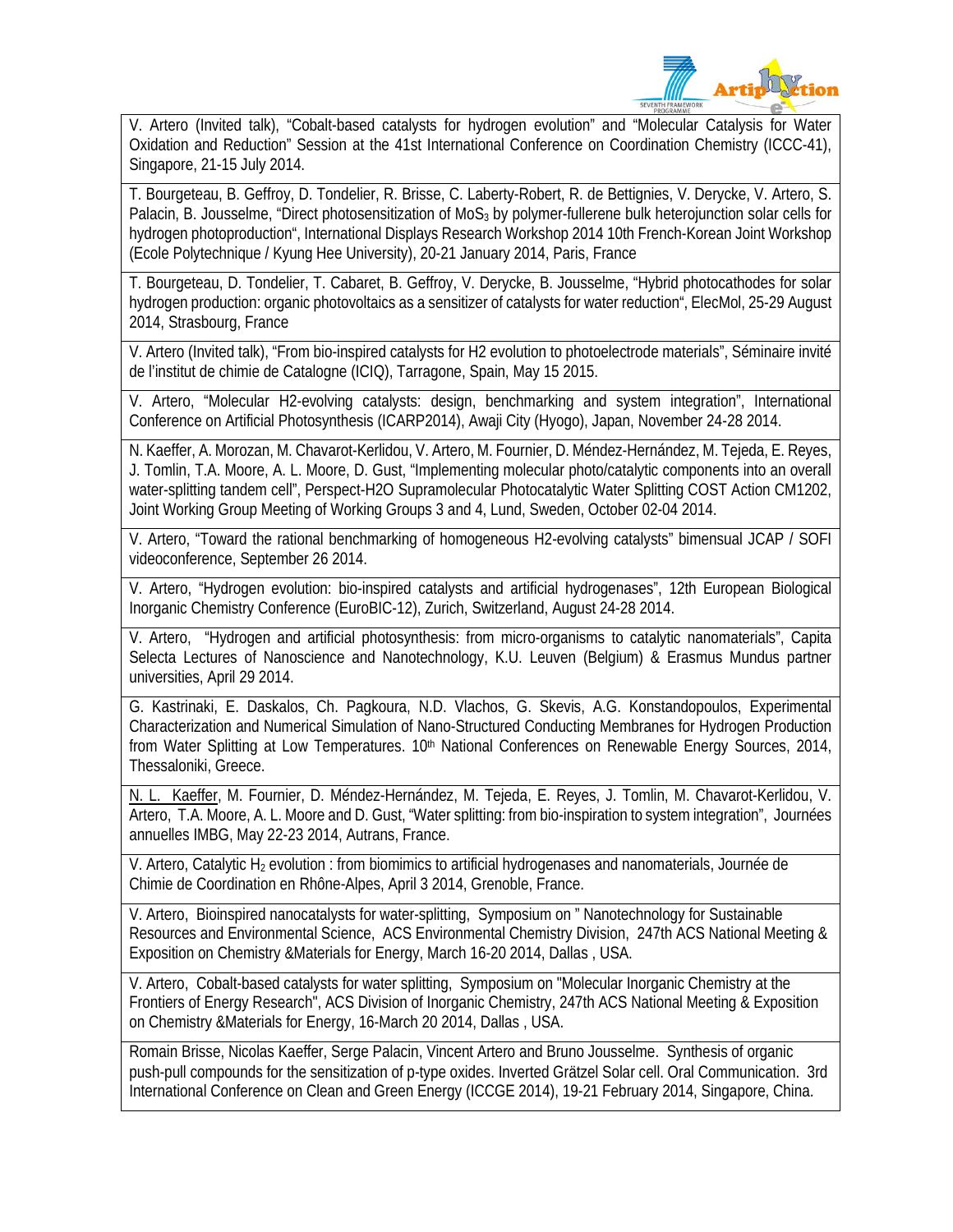

V. Artero, Biomimetic, bioinspired and biosynthetic catalysts for water-splitting, International Conference for Hydrogen Production (ICH<sub>2</sub>P 2014), University of Kyushu, February 2-5 2014, Fukuoka, Japan.

V. Artero, Cobalt-based catalysts for electrocatalytic water splitting, invited lecture in the Department of Chemistry, Kyushu University, February 5 2014, Japan.

V. Artero, Biomimetic, bioinspired and biosynthetic catalysts for water-splitting, invited lecture in the Department of Chemistry, University of Nagoya, January 30 2014, Japan.

T. Bourgeteau, D. Tondelier, B. Geffroy, R. Brisse, C. Laberty-Robert, S. Campidelli, R. de Bettignies, V. Artero, S. Palacin, B. Jousselme, "MNPC (Matériaux et Nanostructures Pi-Conjugués), Couplage direct OPV-catalyseur : vers le stockage de l'énergie solaire sous forme chimique", Annecy, MNPC (Matériaux et Nanostructures Pi-Conjugués), 7-11 October 2013

Tiphaine Bourgeteau, Bernard Geffroy, Denis Tondelier, Romain Brisse, Christel Laberty-Robert, Rémi de Bettignies, Jennifer Fize, Vincent Artero, Serge Palacin, Bruno Jousselme, Direct photosensitization of MoS<sub>3</sub> by polymer-fullerene bulk heterojunction solar cells for hydrogen photo-production. Oral communication, Solar Energy For World Peace, 17-19 August, 2013, Istanbul, Turkey.

Tiphaine Bourgeteau, Bernard Geffroy, Denis Tondelier, Romain Brisse, Christel Laberty-Robert, Rémi de Bettignies, Jennifer Fize, Vincent Artero, Serge Palacin, Bruno Jousselme, Photosensibilisation directe de MoS<sub>3</sub> par une cellule solaire organique pour la photoproduction d'hydrogène. Oral Communication, Journées d'Electrochimie 2013, 8-12 July 2013, Paris, France.

S. Palacin, Les systèmes catalytiques et photocatalytiques sans métaux nobles. Congrès Général de la Société Française de Physique, 1-5 July 2013, Marseille, France.

M. Chavarot−Kerlidou, N. Queyriaux, N. Kaeffer, J. Fize, M. Fontecave, V. Artero, Dye−sensitized nanostructured mesoporous ITO films for photoelectrochemical applications, Journée « Electrochimie Alpes », September 19 2013, Grenoble, France.

Kastrinaki G., Daskalos E., Pagkoura C., Vlachos N.D., Skevis G., Konstandopoulos A.G., Vardavoulias M., Jaén M., Saracco G. (2015) "Synthesis and Numerical Simulation of Nanostructured Transparent Conductive Oxide Membranes for Water Splitting at Low-Temperatures", in the 14th Conference of the European Ceramic Society (ECerS XIV), Toledo, Spain, June 21-25.

#### **Posters**

"System integration: implementing molecular photo/catalytic components into an overall water-splitting tandem cell" N. Kaeffer, M. Fournier, D. Méndez-Hernández, M. Tejeda, E. Reyes, J. Tomlin, M. Chavarot-Kerlidou, V. Artero, T.A. Moore, A. L. Moore and D. Gust; Gordon Research Seminar & Gordon Research Conference on Renewable Energy: Solar Fuels, Ventura (CA), USA, 19-24 janvier 2014.

"System integration: implementing molecular photo/catalytic components into an overall water-splitting tandem cell" N. Kaeffer, M. Fournier, D. Méndez-Hernández, M. Tejeda, E. Reyes, J. Tomlin, M. Chavarot-Kerlidou, V. Artero, T.A. Moore, A. L. Moore and D. Gust; Journée de l'Ecole doctorale Chimie et sciences du Vivant, Grenoble, 25 avril 2014.

"Modular synthesis by click chemistry and full characterization of new dinuclear ruthenium-copper complex" Eugen Andreiadis, Nicolas Queyriaux, Murielle Chavarot-Kerlidou, Marc Fontecave, Vincent Artero, Brad Veldkamp, Eric Margulies, Michael Wasielewski; Journée de l'Ecole doctorale Chimie et Sciences du Vivant, Grenoble, 24 avril 2014.

"Functionalizing ruthenium‐based photosensitizers for DSPECs applications", N. Queyriaux, V. Artero and M. Chavarot‐Kerlidou, 1st International Solar Fuels Meeting, Uppsala, Sweden, April 26th – May 1st 2015.